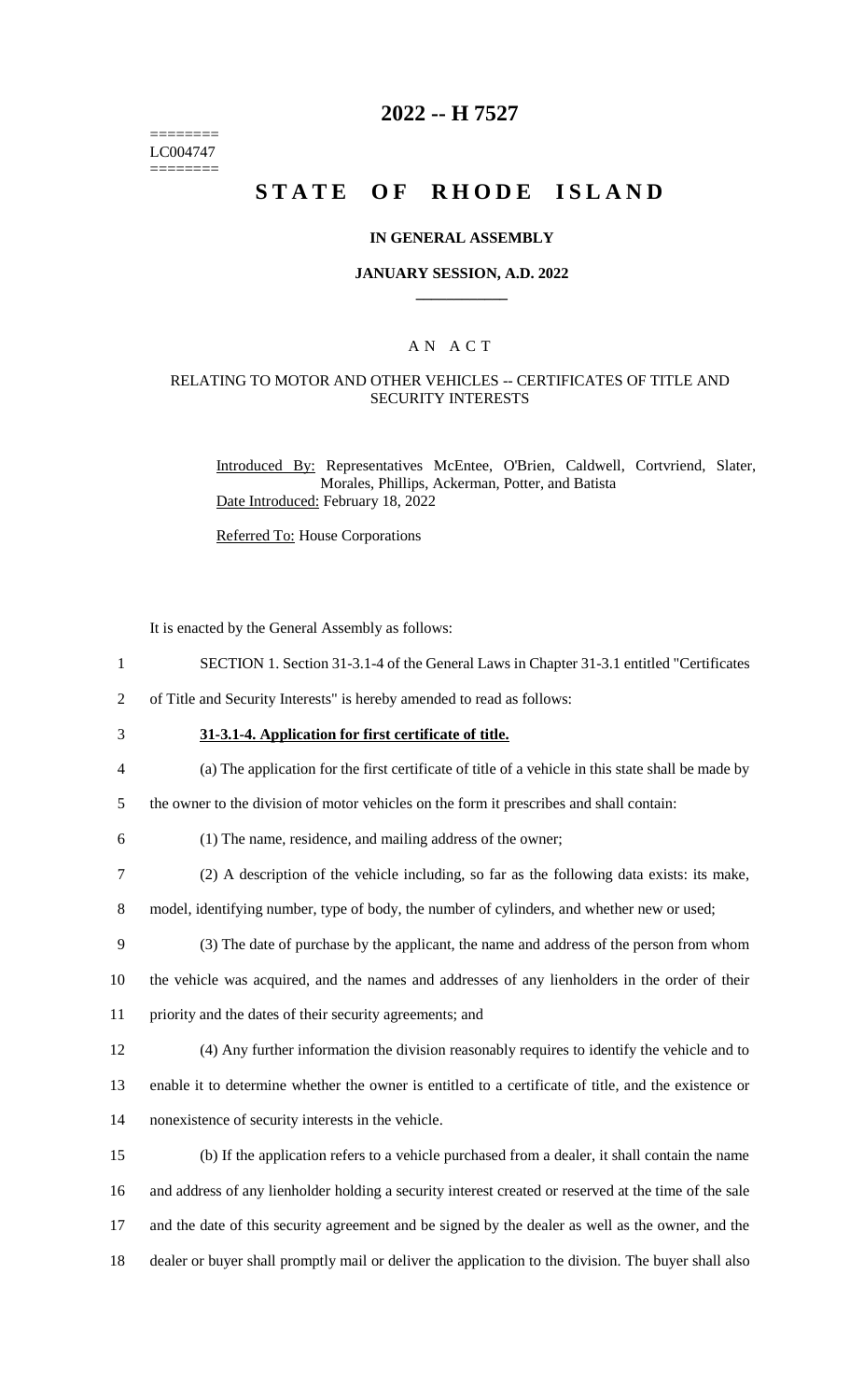- complete a security lien statement as provided in § 31-3.1-19.
- (c) If the application refers to a vehicle last previously registered in another state or country,

the application shall contain or be accompanied by:

- (1) Any certificate of title issued by the other state or country;
- (2) Any other information and documents the division reasonably requires to establish the ownership of the vehicle and the existence or nonexistence of a security interest in it; and
- (3) The certificate of a person authorized by law that the identifying number of the vehicle

 has been inspected and found to conform to the description given in the application, or any other proof of the identity of the vehicle the division reasonably requires.

 (d)(1) Chiefs of police, their designees, who shall be employees of the police department, 11 a licensed Rhode Island new motor vehicle dealer, or, in an emergency, the administrator of the division of motor vehicles, or his or her designee, shall conduct the inspection of the vehicle identifying number, and certify, on forms provided by the division, that it has been found to conform to the description given in the application or any other form of the identity of the vehicle the division reasonably requires. An inspection and certification fee of ten dollars (\$10.00) shall be 16 assessed against the applicant by the city or town whose police conduct the inspection or by the 17 licensed Rhode Island new motor vehicle dealer who conducts the inspection. The inspection by the chiefs of police, or their designees, who shall be employees of the police department, shall be 19 conducted at the local city or town police station, at a municipally owned building, or at a licensed 20 new motor vehicle dealership. A licensed Rhode Island new motor vehicle dealer shall conduct the inspection at their business. This provision eliminates the responsibility for the inspection to be performed by division personnel. (2) Upon inspection of the vehicle identifying number as provided for in this section, each

 vehicle identification number shall be submitted for a National Crime Information Center (NCIC) check, and the results, sometimes called the "NCIC check number," shall be attached to the TR-5 form provided by the division or to any other form consistent with this provision that the division might reasonably require.

 (e) No person, partnership, or corporation shall charge a fee in excess of ten dollars (\$10.00) for obtaining a certificate of title for a motor vehicle.

 (f) In the town of Exeter, the town sergeant, or designees, who shall also be employees of the Exeter town sergeant's office, are authorized to conduct the inspection required by this section. SECTION 2. This act shall take effect upon passage.

======== LC004747 ========